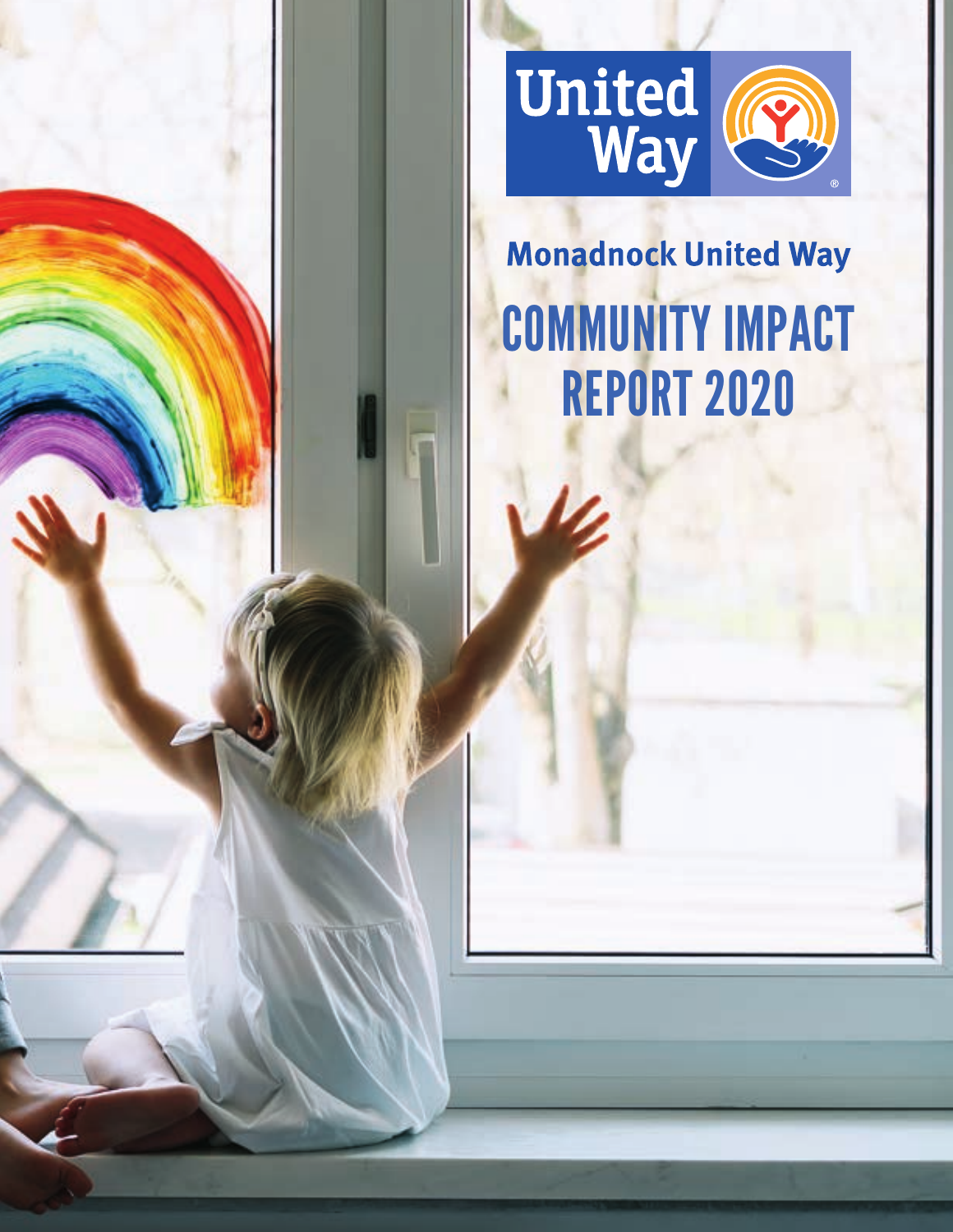The evidence in this year's Community Impact report is compelling - MUW's Collective Impact (CI) strategy is working! Rooted in shared agendas, plans, and measures, successful CI initiatives rely on open communication and strong leadership. MUW is proud of our success in uniting the community to solve issues related to children, education, and financial stability.

**POPULATION LEVEL GOALS**

**EVIDENCE-BASED PRACTICES**

**INDICATORS OF SUCCESS**

# **Collective Impact is Working!**

### **Collective Impact in Action**

CI describes a structured model of bringing people together to solve complex problems and achieve social change. Impact Monadnock (IM) was MUW's first CI program, and we are proud to say that we now have five collectives.

- •Impact Monadnock
- The Monadnock Alliance for Families
- The Cheshire County Emergency Housing **Collaborative**
- The Monadnock Region Afterschool Collective
- The Monadnock Food Pantries Collective

**Read more at www.muw.org/2022-investments.**



**Here's how we measure and monitor success together:**

#### **Population Level Goals**

Eliminating child abuse and neglect, raising reading and math scores, and lifting people above the poverty line are a few of the lofty goals for our community. It takes years to see movement. And we can't do it alone. But working together, we can  $-$  and we will!

### **Evidence-based Practices**

MUW and our partners examine research and choose services shown to solve problems at hand. For example, Impact Monadnock wants to prepare all children for academic, career, and life success. IM's work follows studies showing that engaging families, quality childcare and preschool programming, and home visiting measures help achieve these goals.

#### **Indicators of Success**

While studies point us toward success, programs and services must be delivered with quality. MUW funded CI programs and initiatives set evidence-based goals and measurements designed to lead us to success in addressing issues related to children, education, and financial stability in the Monadnock Region.

**See the studies at muw.org/impact/resources.**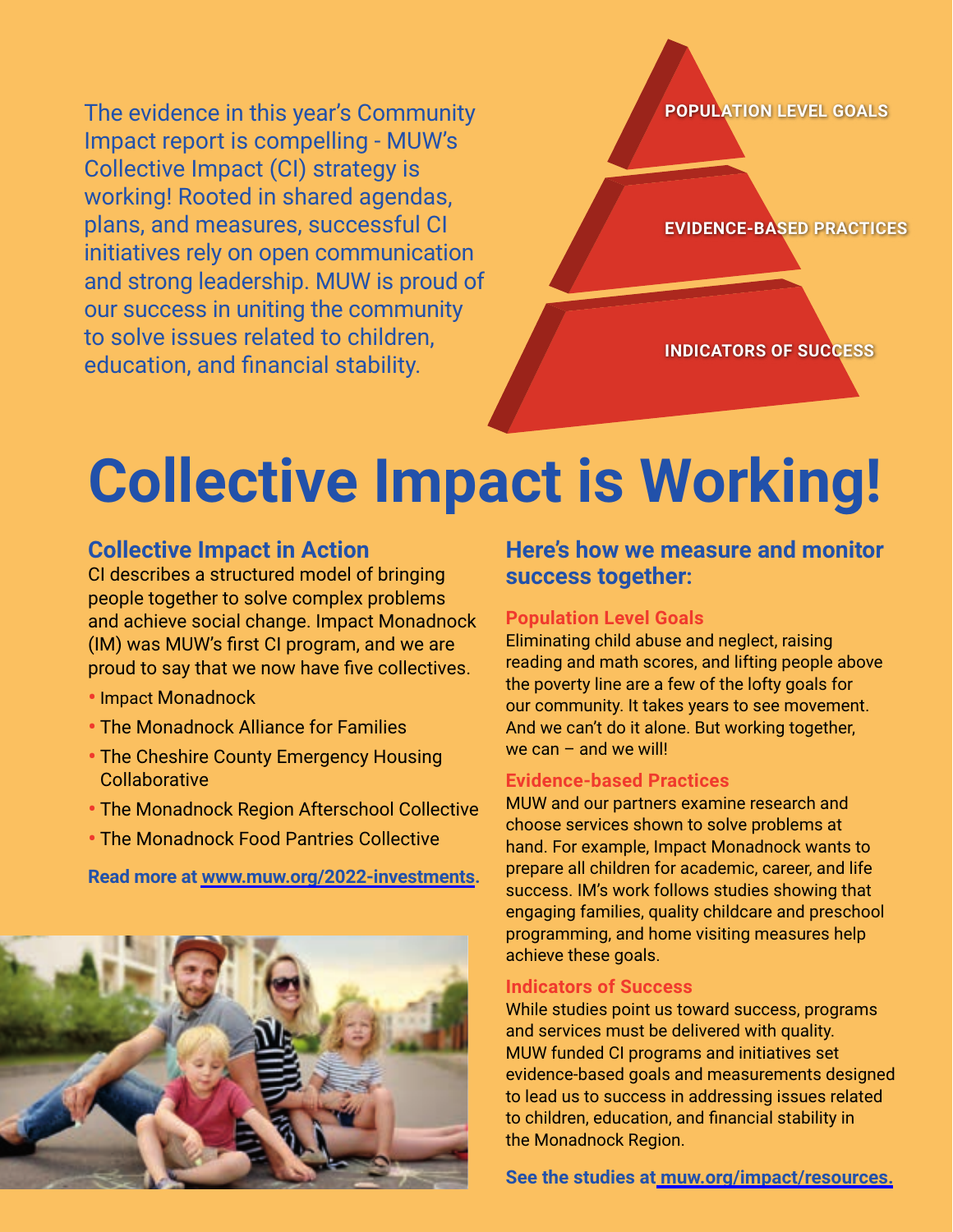### **FINANCIAL STABILITY**

We envision that Monadnock area community members have the financial resources they need to live healthy, happy, and productive lives.

### **POPULATION LEVEL GOAL**

**Monadnock area residents achieve financial stability and well-being. To measure success, MUW tracks the percentage of individuals living in poverty in the Monadnock Region.**



**Percentage of population living at or below poverty level in NH and Cheshire County**

Source: University of New Hampshire, Carsey School of Public Policy, Northern New England Indicators.

Poverty is defined as individuals on or below 100% of the federal poverty threshold, based on family income, size, and composition. In 2019, the federal poverty level threshold for a family of four was \$25,750. Source: PovertyUSA.org

\*most recent data available at the time of publication

## OUR IMPACT IN 2020

### **Indicators of Success**

- 290 residents received emergency housing assistance through the Cheshire County Emergency Housing Collaborative
- 2,710 Monadnock Region residents received healthy, fresh food through the food pantries participating in the Monadnock Region Food Pantries Collective
- 63% of clients across all food pantries participating in the Monadnock Region Food Pantries Collective accessed more fresh produce for their families and households along with recipes to promote use

### **Why it Matters**

PovertyUSA.org estimates that 6,409 or 9% of Cheshire County residents live in poverty. That is 1 in 11 of our neighbors living at or below the Federal Poverty threshold. The topic of poverty is widely considered a cause for action because poor families often encounter material hardships and reduced well-being and because children who grow up in poor households are less likely to thrive as adults.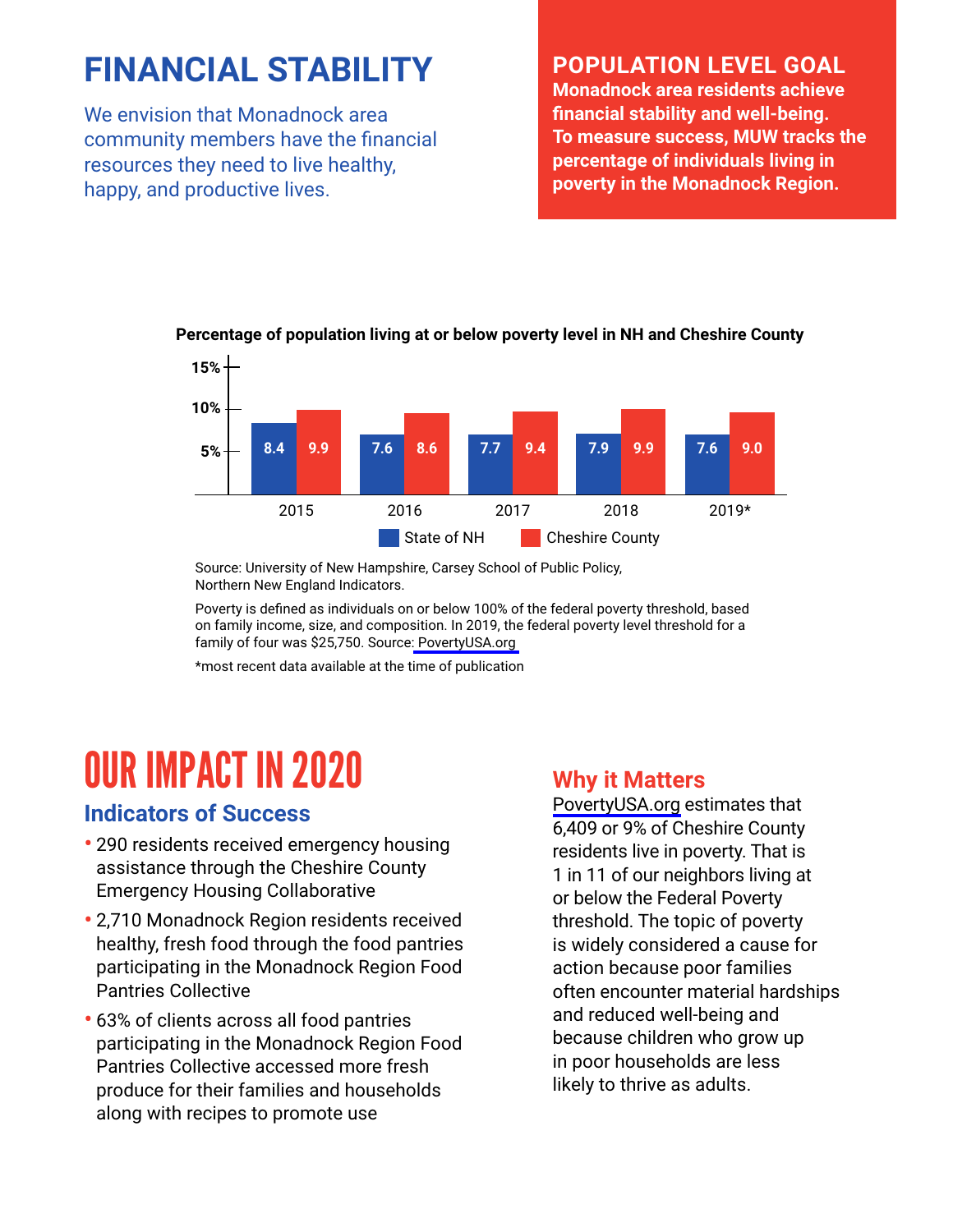### **CHILDREN AND EDUCATION**

We envision that children in the Monadnock Region live in safe, nurturing, healthy homes and communities, and Monadnock area community members receive an education that enables them to achieve their fullest potential.

### **POPULATION LEVEL GOALS**

**School age children in the Monadnock Region are safe, healthy, and resilient. MUW measures success by tracking the percentage of families, in the Monadnock Region, with children under age 18 living in poverty.** 

**Monadnock area children are ready to learn by the time they enter school. MUW measures success by tracking reading proficiency at the end of third grade.**



### **Third Grade Reading**

Of the 17 districts reporting in our service area, nine had 50% or above of their students score at or above proficient on the 2019 3rd grade standardized reading exam.

Source: New Hampshire Department of Education

Note: Measure changed in 2018 from 4th grade reading to 3rd grade reading to better reflect the question of readiness for kindergarten.



#### **Poverty among families with children under 18 years of age**

Source: UNH Carsey School of Public Policy, Northern New England Indicators

Poverty is defined as individuals on or below 100% of the federal poverty threshold, based on family income, size, and composition. In 2019, the federal poverty level threshold for a family of four was \$25,750. Source: PovertyUSA.org

\*most recent data available at the time of publication

## OUR IMPACT IN 2020

### **Indicators of Success**

- 935 children across 15 towns participated in some form of afterschool activity offered through the Monadnock Region Afterschool Collective
- 329 children accessed quality affordable services at local child care centers

### **Why it Matters**

Healthy children who live in a nurturing environment are more likely to achieve success in school and seek career opportunities that contribute to economic growth.

According to NH Kids Count, proficiency in reading by the end of third grade is a crucial marker in a child's educational development.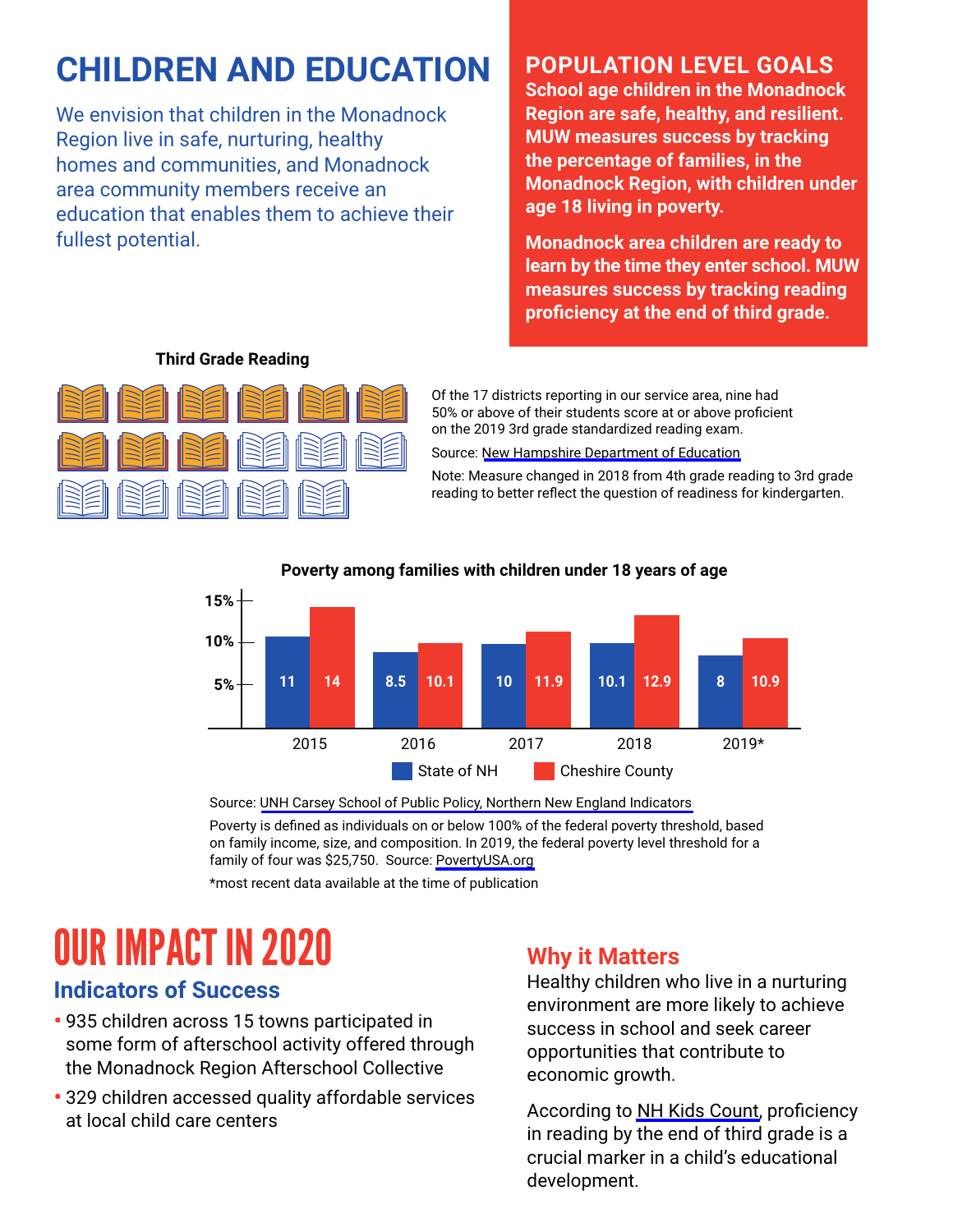### **IMPACT MONADNOCK**

We envision that all children and their families living in the Monadnock Region are healthy, learning, and thriving now and in the future.

### **Social and Emotional Success for Young Children: Pyramid Model**

We know that strong social and emotional skills are essential to children's well-being and lifelong success. But what's not always as clear is how we can help children develop these skills. That's where Pyramid Model comes in. It's a highly successful framework that parents and teachers in early childhood centers across the region are bringing into their homes and classrooms, with much success.

Through the Pyramid Model, children learn to manage their emotions, feel and show empathy for others, establish positive relationships, solve problems, and make good decisions.

Social and emotional skills are an asset to every child's life. " Pyramid Model has helped me and my staff to build strong, independent, respectful people."

– Hanna Berry, Lead Teacher, Keene Day Care Center

### **FOUR local early childhood centers are implementing Pyramid Model, including:**

- Keene Day Care Center
- The Children's Learning Center at Cheshire Medical Center/Dartmouth-**Hitchcock**
- Jonathan Daniels Preschool
- The Child Development Center at Keene State College

**IM attracted FOUR MORE local sites to begin Pyramid Model in 2021, thanks to a grant from the Healthy Monadnock Alliance:**

- The Keene Family YMCA
- Rise for baby and family
- Home Away from Home in Walpole
- Walpole Village School

IM is proud to expand this proven system in the Monadnock Region so that our teachers, caregivers, and families can help young children develop healthy social and emotional skills that will serve them throughout their lives.

**Watch videos and learn more at muw.org/impact/what-pyramid-model.**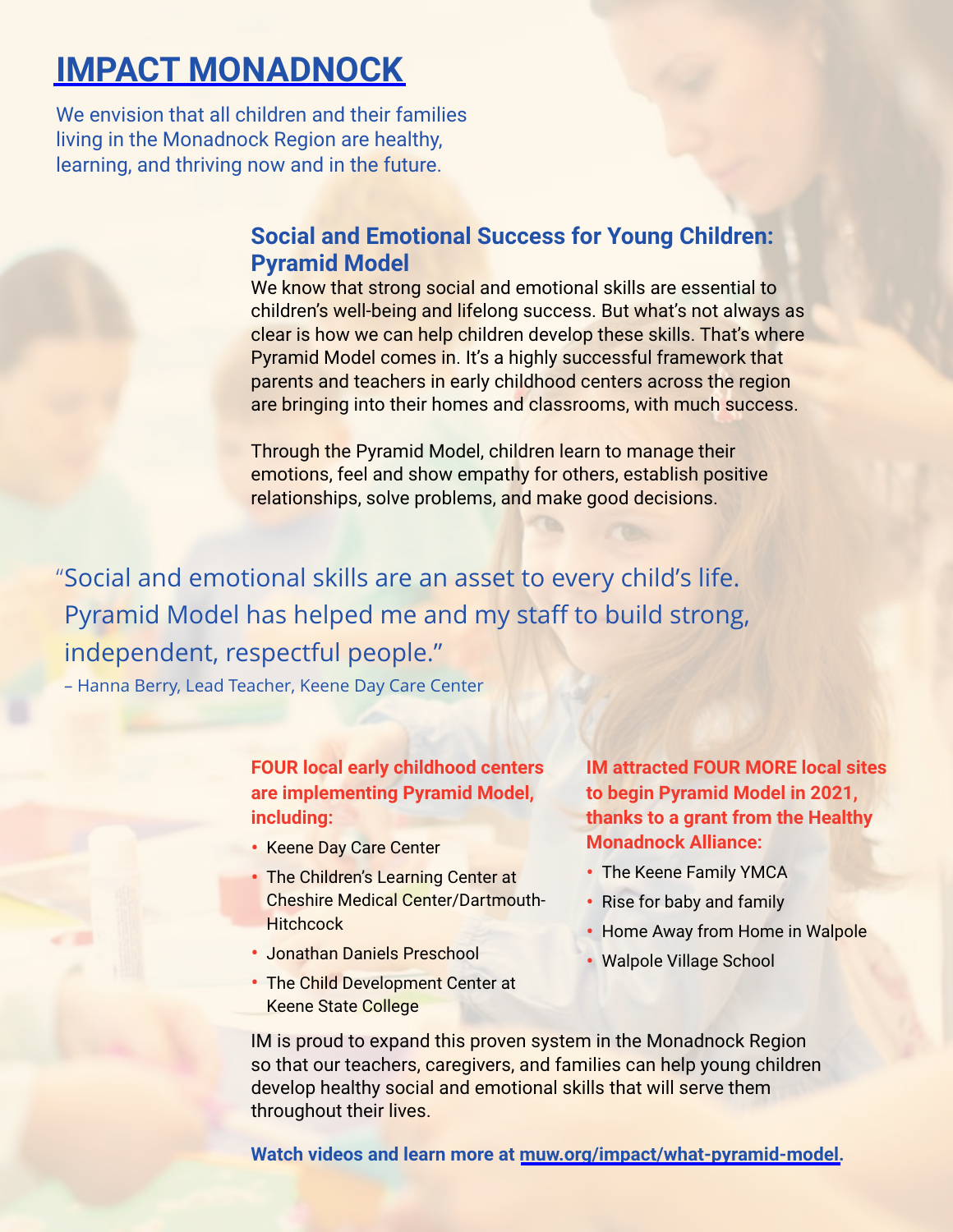## **One Collective is Better than Two!**

### **The Monadnock Alliance for Families**

In the middle of the pandemic, the **Monadnock Home Visiting Alliance** and the **Monadnock Parent Education Collective** merged. Both provided services to reduce child abuse and neglect by strengthening households across the region. Each provided complementary services including home visiting, parent education, and engagement activities that bolster children's development. By coordinating their efforts, more families are served and they can more easily access the services they need when they need them.







And the alliance was more nimble too. In the words of Alicia Deaver:

"A big advantage of the alliance is that the focus remains on the families."

### **And focus they did!**

- 989 families were served across 34 towns
- Programs were added and expanded to meet changing needs
- A switch to virtual, hybrid, and, later, in-person services using pop up tents and outdoor heaters ensured that services met family needs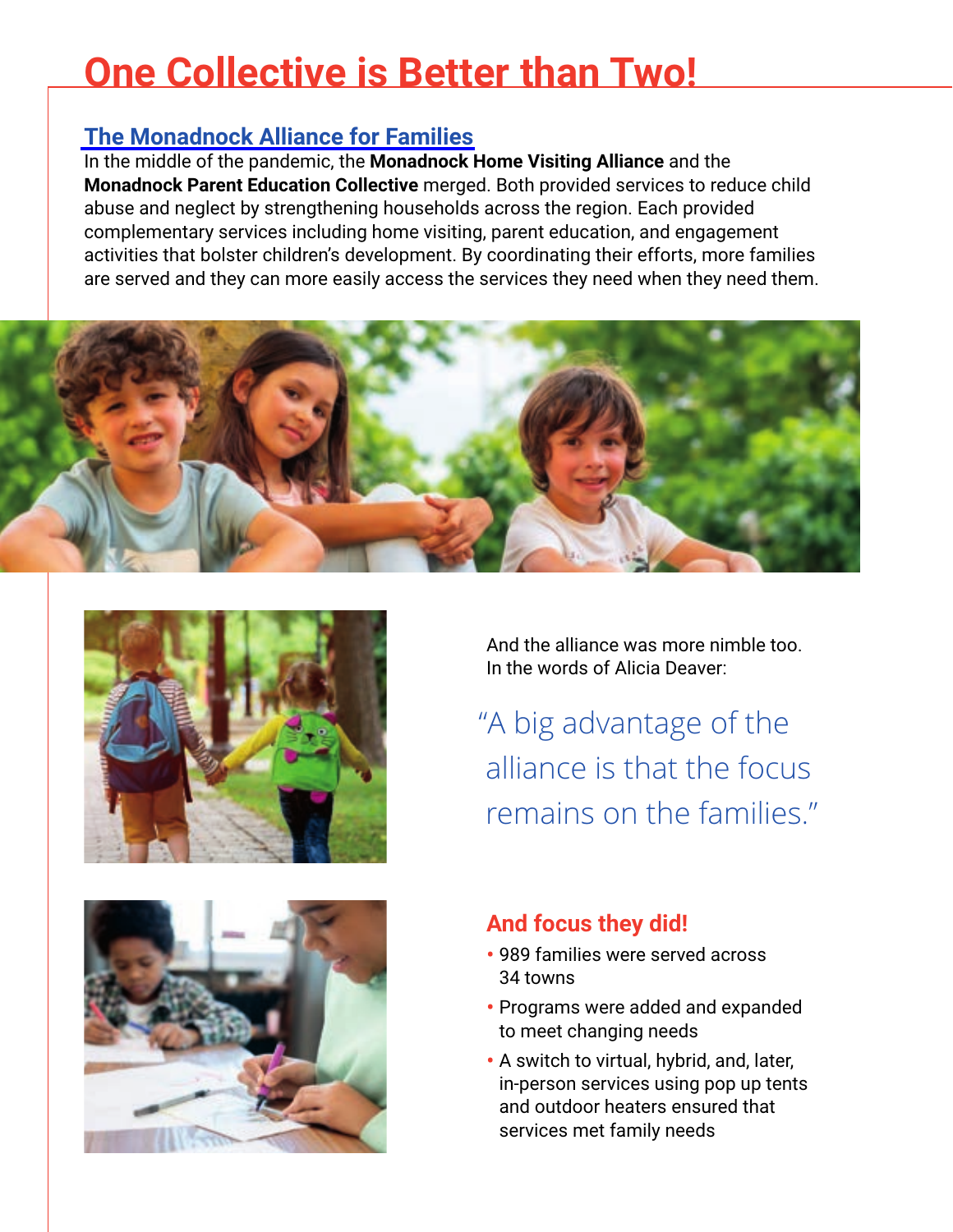## **Community Building**

In 2020, Monadnock United Way did what we do best: bring together various sectors of our community to develop and implement solutions.



### **Monadnock Social Services Collective**

With support from MUW staff, a group of agencies that serve older adults convened at the start of the pandemic. In a CI process, the agencies worked together to allocate a \$15,000 Covid-Relief grant from **Tufts Health Plan Foundation.** Funds were distributed to **Monadnock Family Services, Adult Day Center** to continue operations, **HCS Meals on Wheels** to purchase containers for meal delivery, and the **Community Volunteer Transportation Company** to purchase PPE for each organization in the group. The collective continues today,

collaborating on grants and projects to best serve the needs of seniors in our region.

### **Food Providers Group**

Starting in March of 2020, MUW facilitated regular meetings of a group of organizations including SAUs, food pantries, **UNH Cooperative Extension, MUCH, Feeding Tiny Tummies,** and many others invested in fighting food insecurity in the region.

The group shared resources, checked in with one another, and passed along information to ensure that they were reaching as many people as possible without duplicating services. We are proud to say that the group is now facilitated by **Southwestern Community Services** and continues to share updates, ideas, and successes.

**Go to muw.org/2022-investments to read more.**